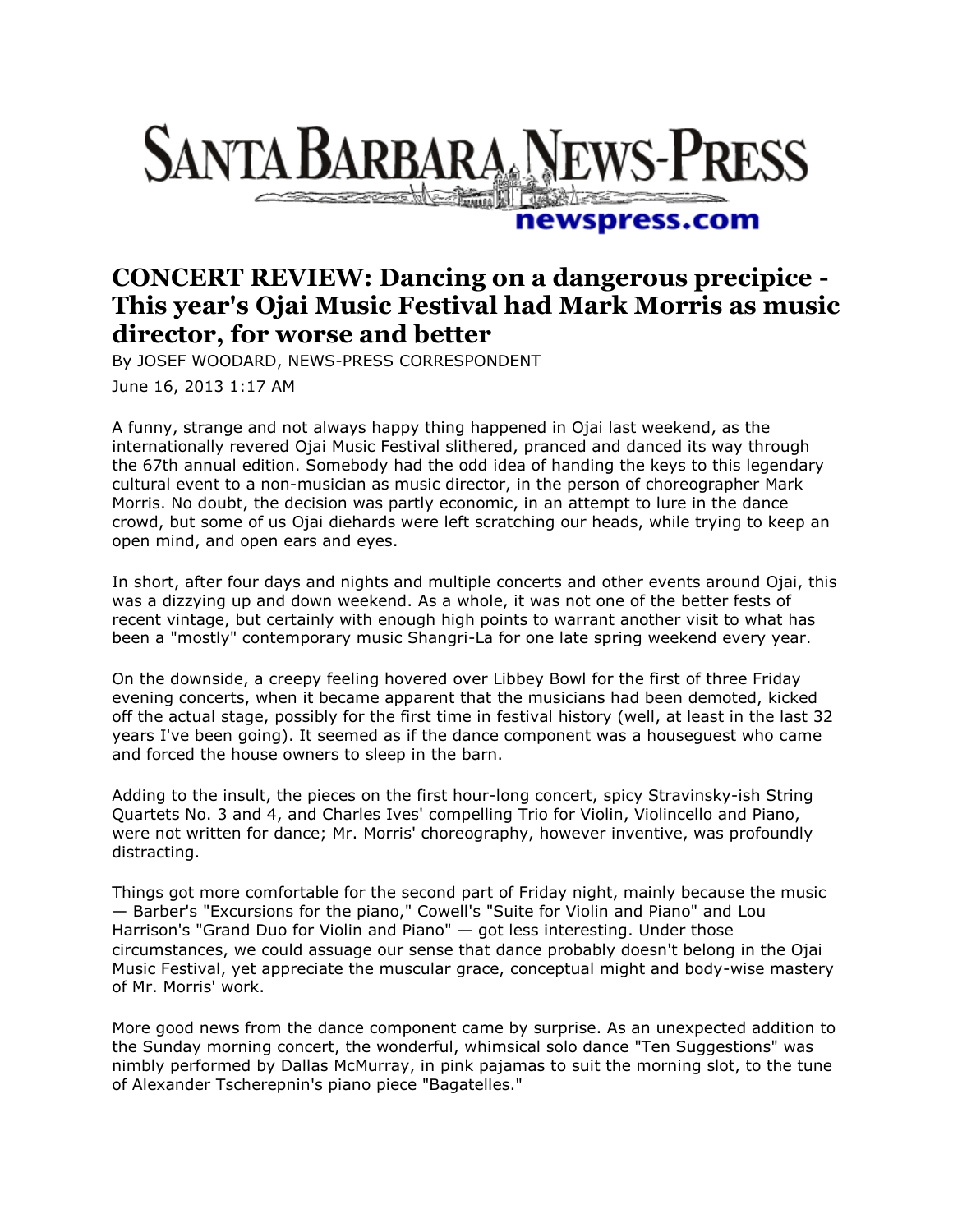One entirely positive note this year was the inclusion of that wondrously idiosyncratic jazz sensation, the Bad Plus, booked into the Thursday night concert slot. In its spotty attempts at weaving jazz into the program, the Ojai festival has periodically struck inspired programming chords, as with Mark-Anthony Turnage's jazz-chamber music years back, and the appearance of the great, and classically-influenced jazz big band leader Maria Schneider three years ago.

For its part, the Bad Plus was perfectly suited, not only because of the pluck and daring of its own music, but its new reputation and buzz in classical circles for its unique arrangement of Stravinsky's hundred-year old modernist landmark "Rite of Spring." The Bad Plus pianist Ethan Iverson, bassist Reid Anderson and drummer David King — opened its concert with a set of originals, almost identical to its memorable show at the Lobero Theatre last month, which happened on a double-bill with the Brad Mehldau Trio.

After intermission, the trio's classical cred emerged in its full glory. Premiered two years ago, the Plus' ambitious and boldly played "Rite" puts the masterpiece into a new, rhythm section-formatted light. It may be an acquired taste, and a novelty compared to the profundity and range of the original — both the two-piano version (heard on this stage played by Buggalo-Williams in 2005, and last year by Leif Ove Andsnes and Marc-André Hamelin), or the orchestral version. But this personalized spin around the "Rite" is something well worth checking out, at least once. (A newly choreographed version was slated for a premiere in Berkeley on Wednesday, in the "Ojai North" arm of the festival.)

In the Ojai 2013 model, at Mr. Morris' behest, there was a whole lotta Henry Cowell and Lou Harrison, danced to and otherwise, right up through the anticlimactic Sunday evening program. A pair of Cowell quirks, "Heroic Dance (for Martha Graham)" and the grand kooky lark "Atlantis" — with grunting singers suggesting a cheesy monster movie morphing into a porn film — segued into Mr. Harrison's "Fugue for Percussion" and the finale, "Concerto for Piano with Javanese Gamelan."

Given the uneven quality or interest level of these composers' work over the weekend, one wonders if the excessive focus was really warranted. At the end of the festival, at least one listener felt as if the real stars of the show were two other great American maverick composers also heard multiple times — Charles Ives and John Cage.

Even with just a few pieces worked into the programming matrix, Mr. Ives loomed large over the weekend. That old Ives-ian charm and rebel spirit was powerfully moving, from the powerful String Trio (once you closed your eyes to block out the intrusive, uninvited dance component) and gutsy and quote-happy String Quartet No. 2, masterfully delivered by the American String Quartet on Sunday morning, this coming after several beauteous Ives songs on the concert's first half (wonderfully sung by soprano Yulia Van Doren, mezzosoprano Jamie Van Eyck, and bass-baritone Douglas Williams).

Possibly the two most ear-opening, mind-opening concerts of the festival were the two Cage-devoted performances, unfortunately stuck in the margins of the late night Libbey Bowl times. On Friday, Mr. Iverson came out in a kitschy blue cape and performed the weirdly beguiling thirteen-movement piano piece "Four Walls," with its tart, almost jazzflavored harmonies and cryptic, echoing shapes, and one short vocal interlude.

On the next late night, the brilliant percussion ensemble red fish blue fish delivered a program from Mr. Cage's acclaimed percussion library, highlighted by the tautly navigated wild ride "Credo in US," in what was probably the high point of the entire festival.